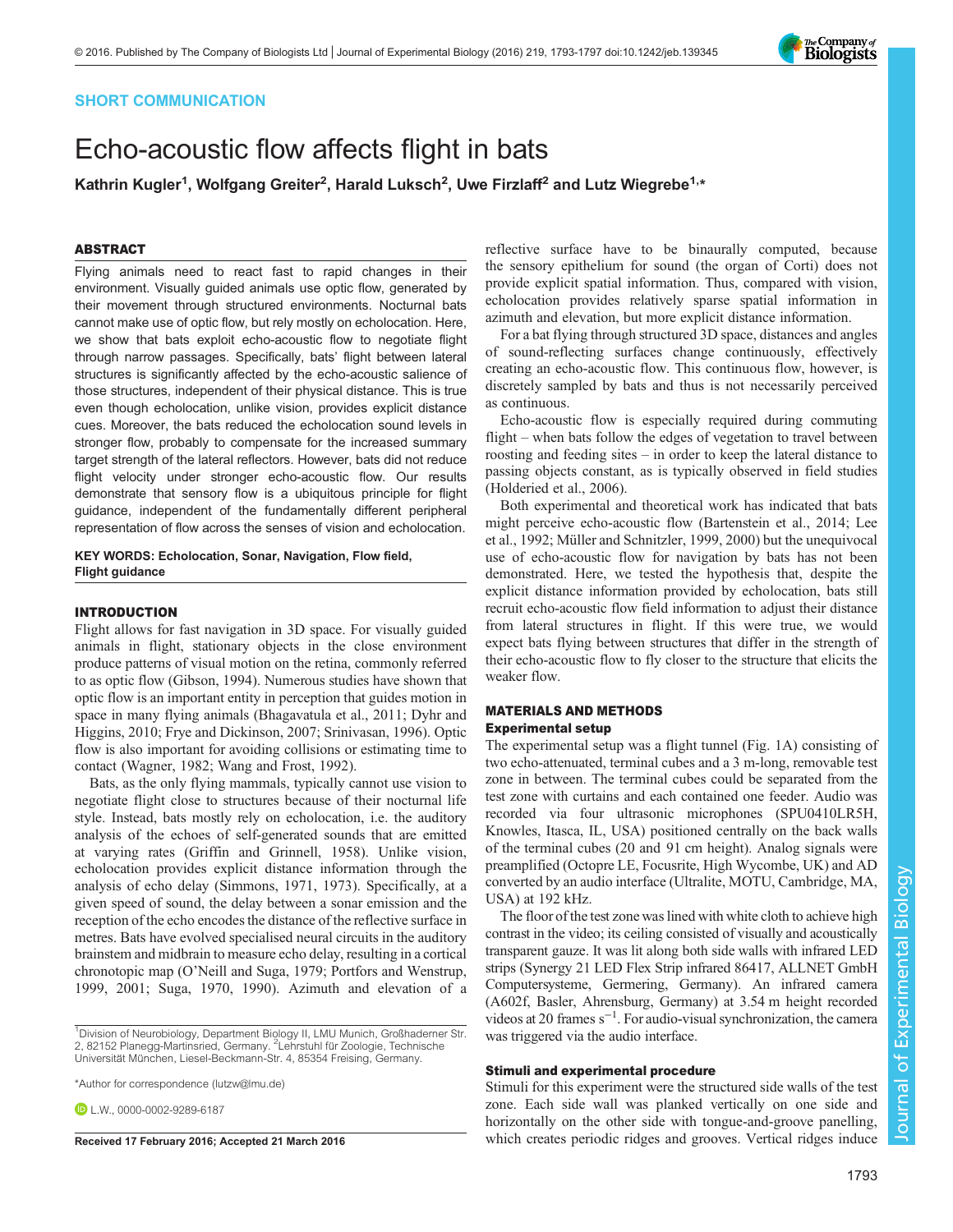<span id="page-1-0"></span>

Fig. 1. Experimental setup and bat flight path analysis. (A) Schematic drawing of the set-up with a central test zone and two terminal cubes, separable with curtains. Bats' flights were monitored via an infrared (IR) camera centred above the test zone, and echolocation calls were recorded with two ultrasonic microphones (at 20 and 91 cm height at midline) in each of the terminal cubes. After each flight, the bat was rewarded from the feeder platform. The structures of the lateral walls in the test zone (either vertical or horizontal ridges) could easily be changed in between trials by rotating the lateral walls. (B) Left: example flight paths from bat 6 for lateral walls with orthogonal orientation to each other (blue paths, ridging illustrated by grey lines) and for lateral walls with concordant orientation (black paths, both walls with vertical ridges). Medians and interquartile range of the flight paths are shown on the right. (C) Medians and interquartile ranges of flight paths for all bats with broad ridges oriented either concordantly vertical (black) or orthogonally (blue). The panel on the left shows results for horizontal ridges on the 'upper' wall and vertical ridges on the 'lower' wall; the right panel, vice versa. The first two data points for each bat represent flights from left to right; the second two data points represent flights from right to left. The number of flights is given above the respective bar. Mean deviations between concordant and orthogonal ridges are represented by the coloured arrows. The direction and magnitude of the coloured arrows clearly show that the bats always flew closer to the side with the weaker echo-acoustic flow. (D) Data for the experiment with the fine ridges in the same format as C.

strong echo-acoustic flow because they are orientated perpendicular to the flight direction and result in time-variant echoes. Horizontal ridges induce weaker echo-acoustic flow because they are orientated parallel to the flight direction. Two experiments were conducted, using stimuli that vary in the strength of echo-acoustic flow when presented in vertical orientation: (i) broad panelling (weaker echoacoustic flow) – ridge width 7.5 cm, groove width 1.5 cm; and (ii) fine panelling (stronger echo-acoustic flow) – ridge width 3 cm, groove width 1.5 cm.

Rotating the side walls changes the orientation of the ridges between horizontal and vertical. This resulted in eight experimental conditions [4 arrangements of walls (both vertical, both horizontal, one vertical and the other horizontal or vice versa) times 2 flight directions]. A sequence of random permutations of the eight conditions was pre-generated and experimental trials for each animal were acquired according to this sequence.

#### **Training**

Seven adult bats (3 female, 4 male) of the species *Phyllostomus* discolor Wagner 1843 were trained to fly back and forth between the two feeders. Five training days were followed by two resting days. Training took place in a dark, echo-attenuated flight room  $(2.1 \times 1.2 \times 2.4 \text{ m})$ .

## Data acquisition

Data acquisition took place on 10 consecutive days. The start of a trial was initiated by opening the curtain to the test zone; after the animal had passed the test zone, the experimenter closed the curtain behind it. Audio and video ringbuffer recordings (5 s duration) were saved. All technical equipment was controlled with a custom-written Matlab program (MathWorks, Natick, MA, USA)

using Soundmexpro (HörTech, Oldenburg, Germany), and the Matlab image acquisition and data acquisition toolboxes.

#### Data analysis

Only trials without reversal of flight direction were analysed. Custom-written Matlab programs were used for all data analyses: automatic 2D flight path reconstruction, calculation of flight velocity and audio analyses. Some trials could not be analysed for audio because of a microphone defect.

All analyses were applied on the individual level for each experimental animal. Tests comparing the broad and fine panelling were applied on the results of one specific bat, i.e. only on data recorded with bats which participated in both experiments.

Flight path analyses were performed using all data points in the respective combination of flight direction and wall arrangement that lay within the central 1 m of the test zone.

### Homogeneity of flight paths

A Brown and Forsythe test was used to test whether an animal's flight paths in the central 1 m of the test zone showed equal variances with concordant vertical and concordant horizontal ridges. The range between the first and the third quartile was used as a measure for the homogeneity of the flight paths of all flights of one bat. These values were compared to determine with which ridge orientation flight paths were more homogeneous.

#### Analysis of number of calls and inter-call intervals (ICIs)

We tested whether the number of calls produced in the central 2 m of the flight tunnel differed for flights between vertically ridged walls and flights between horizontally ridged walls (two-sided Wilcoxon rank sum test). We checked with a Kruskal–Wallis test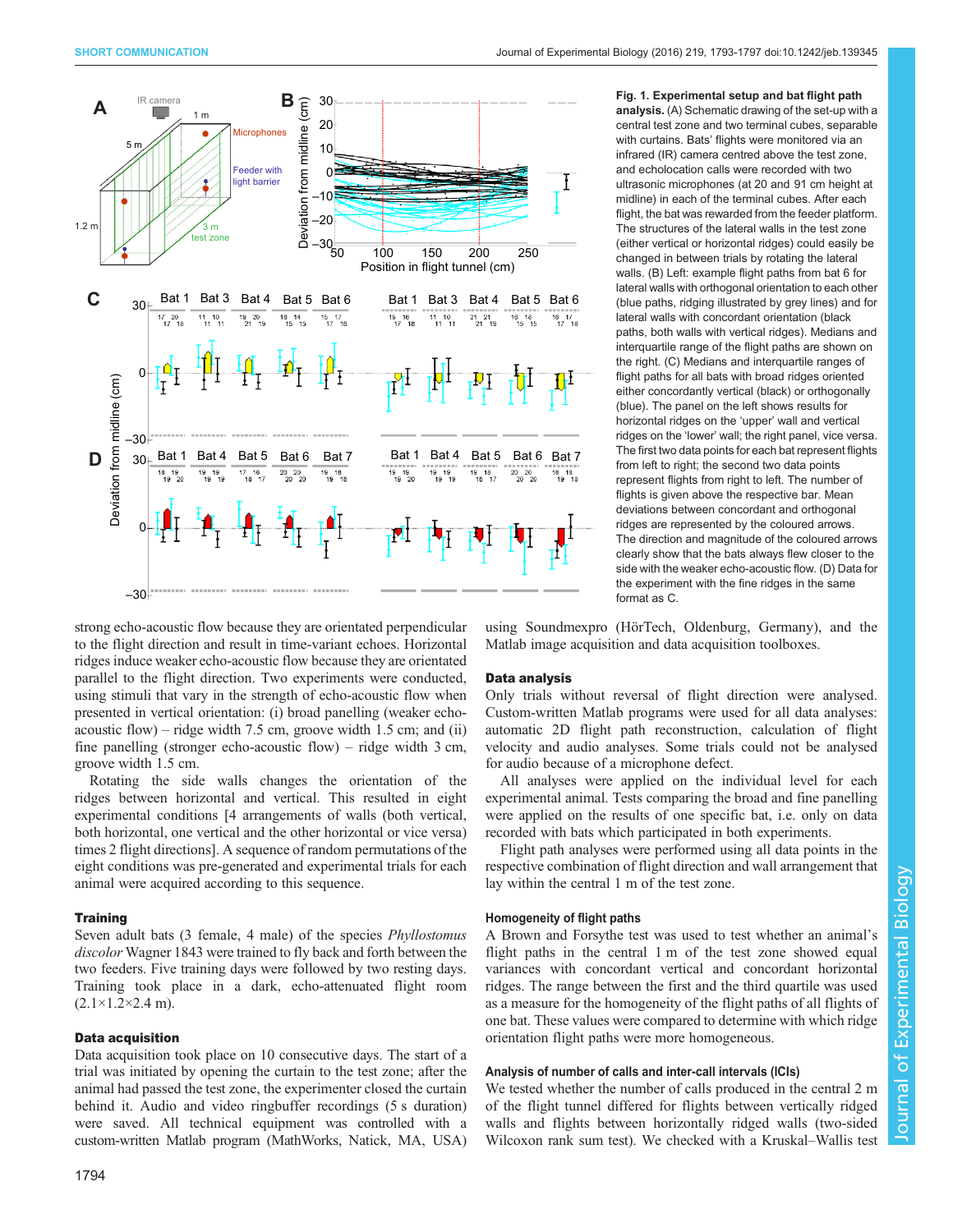<span id="page-2-0"></span>whether the distribution of ICIs differed across these conditions. The skewness of the distributions, which quantifies the extent to which a distribution deviates from symmetry, was calculated. A Gaussian distribution has a skewness of zero (fully symmetric) whereas the ICI distributions show an asymmetry in favour of short ICIs. In this case, the skewness is larger than zero.

Experiments were approved by the Regierung von Oberbayern (55.2-1-54-2532-221-14) and conducted under the principles of laboratory animal care and the regulations of the German Law on Animal Protection. Approval to keep and breed the bats was issued by Munich district veterinary office.

## RESULTS AND DISCUSSION

Example flight paths of a bat from left to right between vertical, concordant ridges are shown in [Fig. 1](#page-1-0)B (black paths). When ridging was changed to horizontal on one wall, the bat chose to fly significantly closer to that wall and, consequently, further from the vertically ridged wall [\(Fig. 1](#page-1-0)B, blue paths). The medians and interquartile ranges of the bat's deviation from the midline within the central 1 m of the corridor are shown on the right of [Fig. 1](#page-1-0)B. Overall, 645 flight paths from 5 bats were analysed with a ridge spacing of 9 cm. [Fig. 1](#page-1-0)C shows how median flight paths differed between orthogonal (blue) and concordant vertical (black) ridge conditions when the vertical ridges were presented on one wall [\(Fig. 1C](#page-1-0), left) or the other ([Fig. 1](#page-1-0)C, right). Net lateral deviations for both flight directions are represented by the yellow arrows. All bats consistently and significantly shifted their flight paths towards the wall with horizontal ridges inducing lower echo-acoustic flow (P<0.05, two-sided rank sum test).

We repeated the whole experiment, replacing the side walls with walls where the ridge spacing was reduced from 9 cm to 4.5 cm; 750 trials from 5 bats were analysed. Data show that with this finer spacing of the ridges, the bats also significantly deviated in their flight trajectory between concordant and orthogonal ridges, again flying significantly closer to the horizontal ridges [\(Fig. 1D](#page-1-0), red arrows). The magnitude of this deviation, however, was not significantly different from that with the 9 cm spacing (Wilcoxon signed rank test).

Next, we compared peak flight velocity to assess whether bats adjust their flight velocity to balance echo-acoustic flow. With the 9 cm ridges, all bats tended to fly faster when the horizontal ridges were presented on both walls than with vertical ridges (Fig. 2A). This was, however, only significant for bat 5 ( $P \le 0.05$ , two-sided Wilcoxon rank sum test). With the finer spacing between ridges (Fig. 2B), the differences in flight velocity between concordant vertical and concordant horizontal ridges were even less pronounced. We conclude that flight velocity was not significantly affected by echo-acoustic flow as presented here.

We then tested how homogeneous the flight paths were between the lateral walls when both of them had either horizontal or vertical ridges. Specifically, we tested whether the stronger echo-acoustic flow of the vertical ridges leads the bats to fly along more homogeneous paths than with horizontal ridges. With broad ridge spacing, we found this to apply in 8 of 10 cases (5 bats times 2 flight directions). With fine ridge spacing, we found this to apply in 6 of 10 cases (P≤0.05, Brown and Forsythe test). Note, however, that we also found the opposite effect (less homogeneous flight paths with vertical ridges) in 1 of 10 cases each for broad and fine ridges. Overall, the bats showed more homogeneous flight paths when exposed to stronger echo-acoustic flow.

The ultrasonic recordings during flights show that all animals produced significantly fainter calls when both walls were vertically

ridged than when they were horizontally ridged ( $P \le 0.05$ , two-sided Wilcoxon rank sum test). This is true for both the broad ridge spacing (4715 calls from 595 flights; [Fig. 3A](#page-3-0)) and the fine ridge spacing (5702 calls from 704 flights; [Fig. 3B](#page-3-0)). Only call onsets (root mean square of the first 0.4 ms) were analysed to make sure that echoes from the reverberant test zone did not contaminate the analysis. The bats did not alter their rate of sonar emission, either per distance or per time, between the vertical and horizontal ridges. Again, this is true for both the broad and the fine ridge spacing (data not shown). However, some of the bats changed their temporal ensonification strategy: specifically, the distribution of ICIs changed significantly (see [Fig. 3C](#page-3-0)–F for example ICI histograms of bat 1) in that the skewness of the ICI histogram became less positive when the vertical ridges were replaced with horizontal ridges. This means that, while the bats did not produce significantly more calls with vertical ridges, the ICIs were more often shorter. Quantitative results for the analysis on the skewness of ICI histograms are shown in [Fig. 3](#page-3-0)G,H.

Taken together, the current psychophysical experiments show that echolocating bats (*P. discolor*) adjust their flight paths between structured surfaces according to the strength of echo-acoustic flow elicited by these surfaces. Our bats always chose to fly closer to the side wall that elicited the weaker echo-acoustic flow. This is surprising because, unlike all visually guided flyers (insects and birds), bats have explicit information about their distance to objects through the neural analysis of echo delay. Our data show that the perceptual valence of echo-acoustic flow was ranked over these explicit echo-acoustic distance cues. Thus, our results demonstrate that sensory flow elicited by self-motion is a ubiquitous principle for guidance of flight in the animal kingdom, independent of the sensory modality and the fundamentally different peripheral sensory representation of the perceptual cues mediating the flow information.



Fig. 2. Peak flight velocity. (A) Broad ridge spacing (9 cm). (B) Fine ridge spacing (4.5 cm). Green bars represent flight velocities with concordant vertical ridges; blue bars represent flight velocities with concordant horizontal ridges. Data are medians and interquartile range. The asterisk indicates a significant difference in flight velocity (Wilcoxon rank sum test, P<0.05).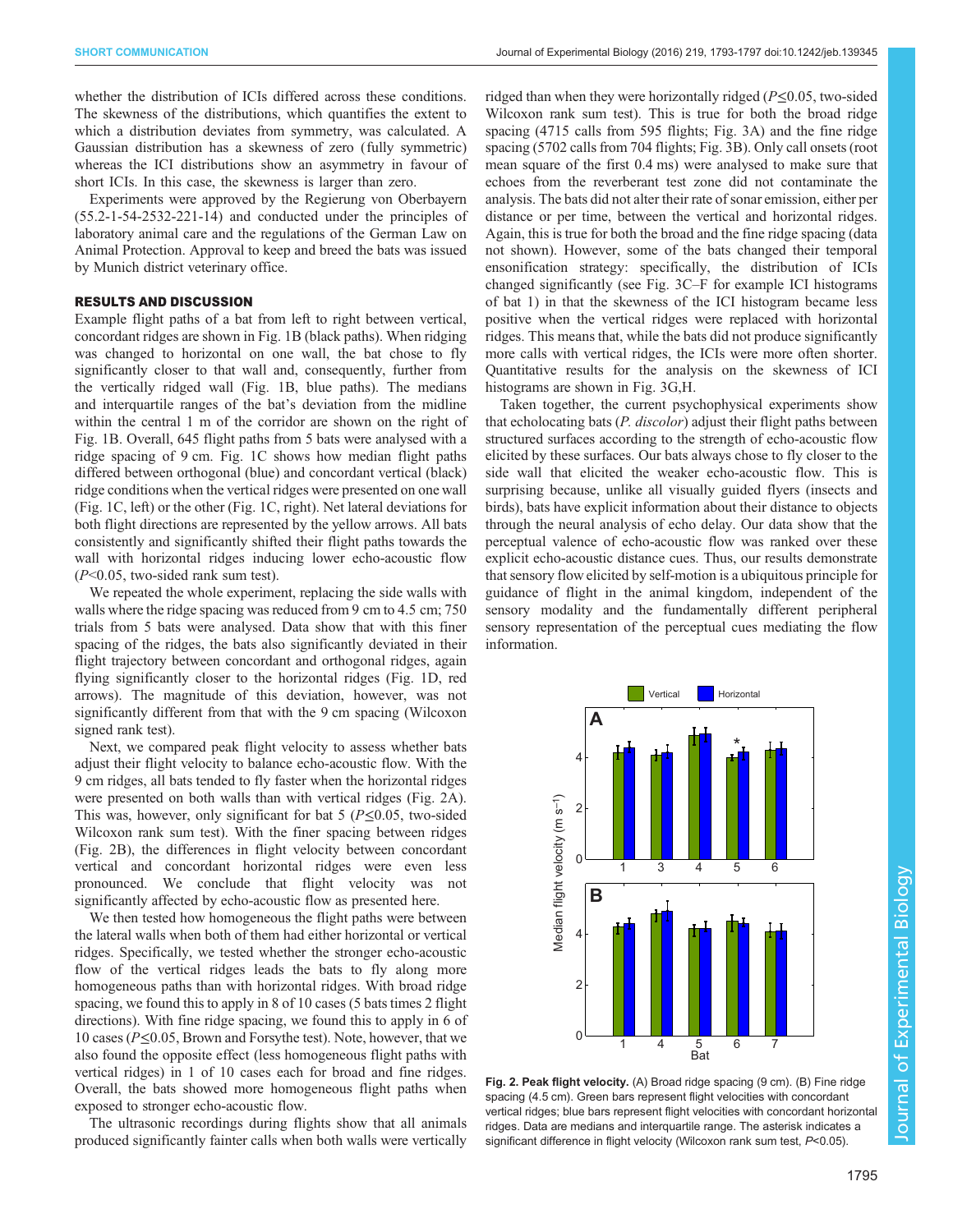<span id="page-3-0"></span>

Fig. 3. Analysis of ensonification parameters. (A,B) Analyses of echolocation call levels for the broad (A) and fine (B) ridges. Data show that bats called significantly fainter with concordant vertical ridges (green) than with concordant horizontal ridges (blue). Data are medians and interquartile range. Asterisks show significant differences (two-sided Wilcoxon rank sum test, P<0.05). (C-F) Example inter-call interval (ICI) histograms of bat 1 (C, vertical broad ridges; D, horizontal broad ridges; E, vertical fine ridges; F, horizontal fine ridges). The ICI axis is truncated at 200 ms; maximal ICIs across bats and experimental conditions ranged between 102 and 233 ms. (G,H) Analyses of the skewness of the ICI distributions for the broad (G) and fine (H) ridges. Asterisks show where the distribution of ICIs differs significantly between concordant vertical ridges and concordant horizontal ridges. Numbers within the bars represent the number of ICIs on which each skewness analysis was based.

The neurobiological basis for the stronger perceptual valence of echo-acoustic flow compared with explicit echo-acoustic distance cues is not completely clear, but recent research has thrown some light on this. It has been known for some decades that target distance is explicitly encoded by specialised neurons in the brain of various bat species ([Mittmann and Wenstrup, 1995](#page-4-0); O'[Neill and Suga,](#page-4-0) [1979](#page-4-0); [Olsen and Suga, 1991\)](#page-4-0) and represented in a chronotopic map of echo delay in the bat auditory cortex (e.g. [Bartenstein et al., 2014](#page-4-0); [Hagemann et al., 2010;](#page-4-0) O'[Neill and Suga, 1979\)](#page-4-0). However, it has recently been shown that this map is 'blurry' and responses depend critically on the actual combination of echo intensity and delay [\(Hechavarría et al., 2013\)](#page-4-0). Indeed, [Bartenstein et al. \(2014\)](#page-4-0) found

that neurons in the auditory cortex encode echo-acoustic flow information on the geometric relationship between a target and the bat's flight trajectory, rather than echo delay. Thus, the classical chronotopic map as it has been described in the bat cortex may not encode echo delay per se. It may rather encode echo delay as it changes over time in typical fly-by situations that elicit echoacoustic flow. This may provide a neurophysiological basis for the bats' perceptual preference described in our experiments.

How is echo-acoustic flow represented in the bat auditory system? Clearly the peripheral sensory representation of flow fields is fundamentally different across vision and echolocation: while in vision, the retina provides explicit spatial information for the timevariant structures, it is not even clear to what extent these structures are perceptually resolved in echolocation. A vertical ridge that generates the flow information in the current experiments can be approximated as a vertical line reflector that reflects into all azimuths. In response to a bat's call, many of these line reflectors will generate reflections that add up to a complex echo with increasing delays and decreasing amplitudes (due to geometric and atmospheric attenuation). Horizontal ridges, in contrast, will reflect relatively little energy back to the bat. Thus, it is conceivable that the bats did not perceive the vertical passing ridges as time-variant but simply as louder. In line with this, the bats reduced the call level with vertical ridges compared with horizontal ridges, an exemplification of automatic gain control, as ubiquitously observed in echolocating bats and whales [\(Au and Benoit-Bird, 2003](#page-4-0); [Hartley, 1992](#page-4-0); [Kick and Simmons, 1984; Linnenschmidt et al.,](#page-4-0) [2012\)](#page-4-0). However, the complex echoes generated by the ridges change periodically with a repetition rate equal to the product of ridge spacing and flight velocity. With the current (broad) ridge spacing of 11 m<sup>-1</sup> and peak flight velocity around 4.5 m s<sup>-1</sup> (see [Fig. 2](#page-2-0)), echoes change periodically with a frequency of 49.5 Hz. But, our bats produced much fewer calls in flight, of the order of  $16 \text{ s}^{-1}$  (not shown). Thus, the ridge periodicity is strongly undersampled by the bats. [Fontaine and Peremans \(2011\)](#page-4-0) have shown how bats can reconstruct the wing beat of insects despite such echo-acoustic undersampling, namely by adaptively adjusting and distributing ICIs. The fact that some of our bats indeed showed changes in the skewness of the ICI histograms (see Fig. 3C–H) corroborates this hypothesis.

In summary, the current experiments demonstrate that echolocating bats recruit flow field information to adjust their flight paths along structured layouts. These findings are in agreement with previous reports on birds and insects and thus corroborate the ubiquitous nature of flow field-guided navigation. However, bats assess lateral structures by echolocation, not vision, and the peripheral sensory representations of spatial information across these senses are fundamentally different. It is tempting to speculate that this difference results in the remarkable finding that our bats did not reduce flight velocity under stronger flow, an effect readily observed in birds and insects (e.g. [Baird et al., 2005](#page-4-0); [Bhagavatula et al., 2011](#page-4-0); [David, 1982](#page-4-0); [Srinivasan, 1996\)](#page-4-0). Our bats also did not change the ensonification rate and showed only small variations in temporal ensonification patterns. These data suggest that the explicit distance cues provided by echolocation, unlike vision, lead to a lower perceptual weighting of flow field information in bats compared with visually guided flyers. As all of our experiments were conducted in the dark, it may be informative in future studies to assess the extent to which bats flying in the light can recruit (optic) flow field information to negotiate flight through narrow passages. The relative salience of optic versus echo-acoustic flow field precepts may also vary strongly across bat species, as some